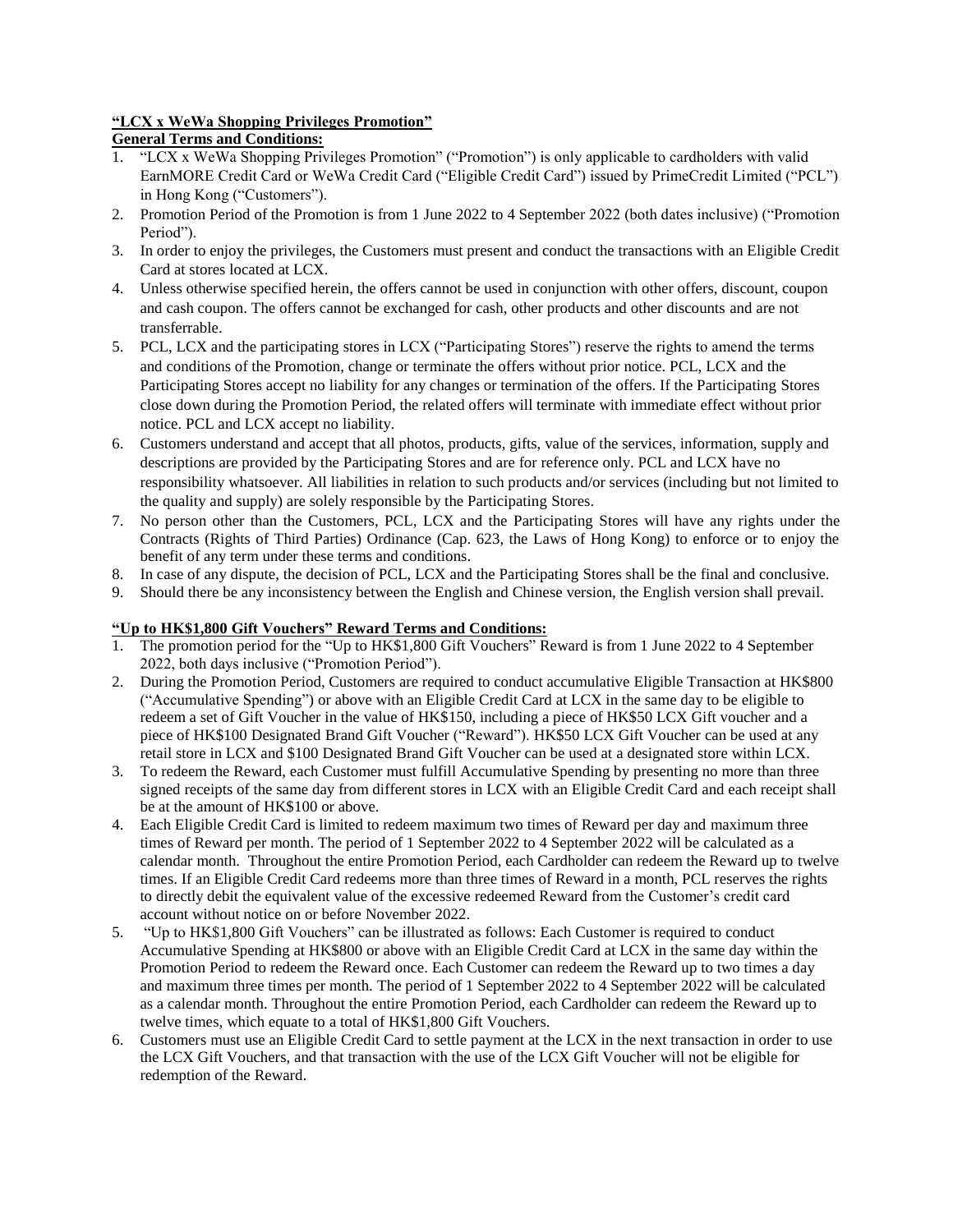- 7. Accumulate Spending is counted on an individual card basis (by Eligible Credit Card numbers) and only the actual transaction amounts (the net amount after any discounts / promotional coupons / cash coupon) charged on the Eligible Credit Card will be counted.
- 8. The Rewards are limited and on a first come, first served basis while supplies last. In the event of a dispute, PCL, LCX and Participating Stores have discretion to make final decisions, and have the rights to terminate the Reward redemption at any times without prior notice.
- 9. Customers must register and redeem the Reward in person at LCX Customer Service Counter (Level 3 of Ocean Terminal Harbour City, Tsim Sha Tsui, Kowloon) on the same day of purchases. Customers must present the original machine printed sales invoice, original credit card sales slip and Eligible Credit Card (the credit card number must be the same and consistent) to redeem the Reward. Customers cannot authorize a third party to register and redeem the Reward. The operation time of the relevant LCX Customer Service Counter is from 11am to 9pm.
- 10. Sales invoice and credit card sales slip with different date cannot be combined for Reward redemption, such will become invalid for Reward redemption after the transaction date.
- 11. Eligible Transaction refers to the retail and F&B purchase made with Eligible Credit Card at LCX during the Promotion Period, excludes the following categories of transactions: transactions via mobile payment such as Alipay or WeChat Pay save except OmyCard Mobile Application, Union Pay mobile application and Apple Pay;

membership fees, telecommunications services, car parking, deposits of goods and beverages, restaurant deposit, purchases of cash equivalent (cash coupons/gift voucher/gift card or any value-adding services), purchase and reloading of stored value cards, transactions settled by cash coupons, gift vouchers or prepaid/stored value card , bill payments, online transactions, email/phone order, split sales transactions, exhibition venue, tuition fee/membership fees, any fraud or fraudulent transaction, cancelled/refunded/returned/counterfeit transaction, all unauthorized transaction and any other categories of transactions as PCL and LCX may specify from time to time.("Eligible Transaction")

- 12. Machine printed sales invoices and sales slips must clearly state the credit card number, store name, transactions date, transaction amount, valid authorization number and cardholder signature (if applicable). Any sales invoice or credit card sales slips that are outdated, photocopied, hand-written or duplicated are not accepted. If the Customers fail to present the above information or the information provided is incomplete (for any reasons), the Customers are not entitled to the Reward.
- 13. LCX Gift Voucher is subject to the specific terms and conditions. Please refer to the back of LCX Gift Voucher for details.
- 14. Customer can have a choice on the HK\$100 Designated Brand Gift Voucher that can be used at a designated store in LCX during reward redemption and the usage of Gift Voucher is subject to the specific terms and conditions stipulated on the Gift Voucher. Please refer to the back of the Gift Voucher for details or contact the sales staff of the designated store for enquiry. The options for the Merchant Gift Voucher are subject to availability and at a first-come-first-served basis, while stock lasts.
- 15. No changes or cancellation is allowed once Reward redemption is registered.
- 16. Rewards are not for resale, not transferrable, and cannot be exchanged for cash, other products or discounts.
- 17. If the Reward is lost, stolen or damaged, it will not be reissued.
- 18. All relevant merchant sales invoices and credit card sales slips used for registration and redemption of Reward will be stamped by the LCX customer service staff upon verification to indicate those sales invoices and credit card sales slips have been used for redemption of Reward. Any sales invoices and credit card sales slips stamped by the staff of LCX customer service cannot be used for registration of any other promotions. Customers' transactions from the same Store cannot be split into multiple sales invoices or sales slips to participate in the Promotion. Each sales invoice or sales slip can be used once only and cannot be reuse in this Promotion.
- 19. PCL will verify Cardholders' transaction records to confirm Cardholders' eligibility of the Reward. In case of discrepancy between the PCL's records and credit card sales slips, PCL's records shall prevail.
- 20. Customers are required to retain all relevant original Store sales invoices and credit card sales slips. In the event of disputes, Customers must furnish all relevant original sales invoices and credit card sales slips to PCL for further investigation. All relevant submitted documents will not be returned.
- 21. If Customers request the Stores to cancel relevant transactions for refund after redemption of Reward, Customers must return the Rewards at the LCX Customer Service Counter with the presence of the stamped original Store sales invoices, the original credit card sales slips and the relevant Eligible Credit Card. If